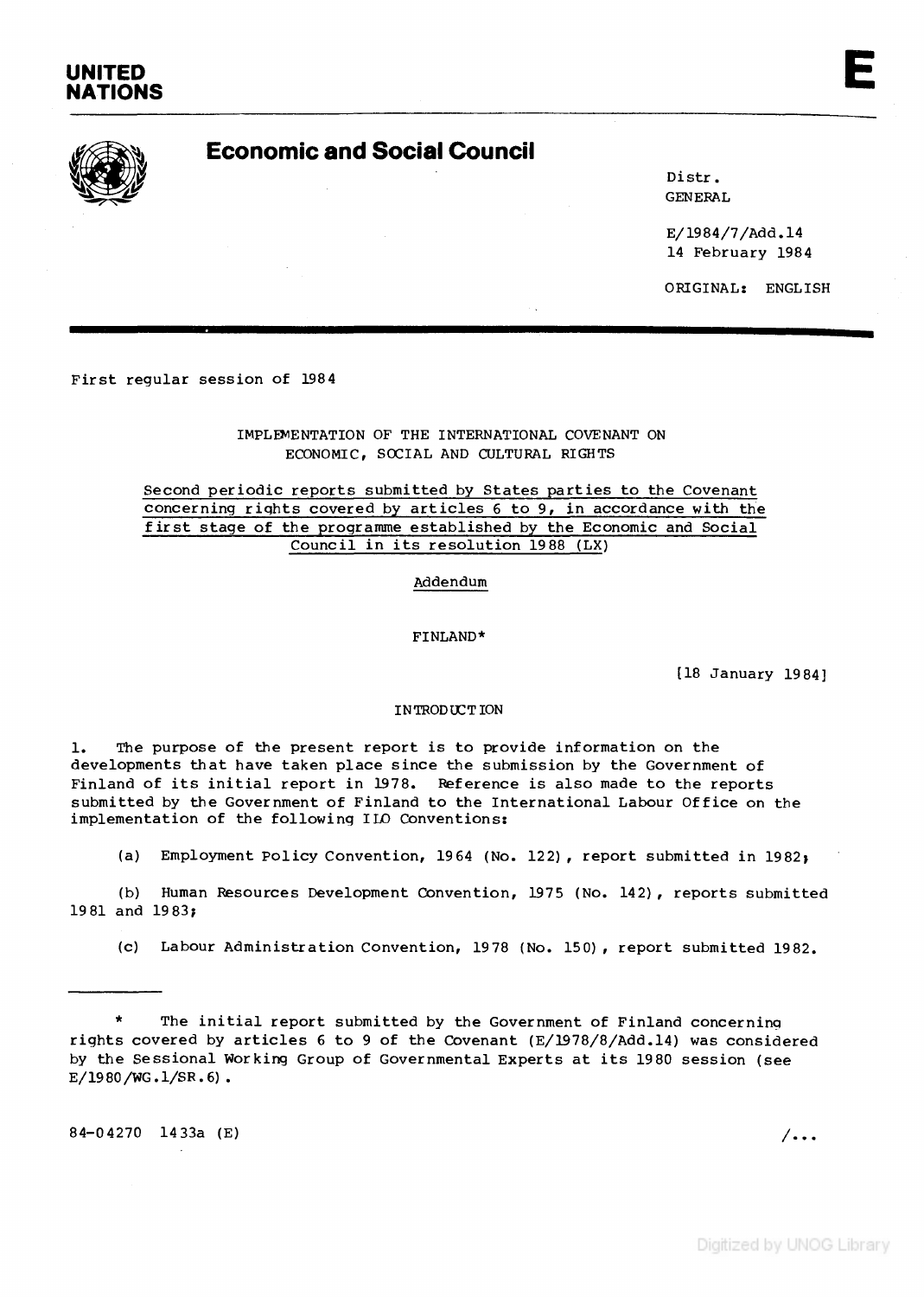**E/1984/7/Add.l4** English Page 2

Some statistical information is provided in annexes 1 to 6 to the present report. The present organization of the Finnish labour administration is shown in the enclosed brochure "Labour Administration in Finland" (annex 7).

#### **I . ARTICLE 6; THE RIGHT TO WORK**

2. Since the submission of the initial report, work aiming at reforming employment legislation has been undertaken. A parliamentary committee on employment leaislation submitted its report in 1980. Based on that report and comments thereon, a working group established by the Ministry of Labour has been **preparing a draft Employment Act. The matter has also been dealt with in the** Labour Force Council, which includes representatives of the labour market. Since the present Employment Act is partly in force until the end of 1984, it is likely that the new bill will be considered in the course of 1984.

3. At the beginning of 1982, the Ministry of Labour undertook the drafting of a new programme on employment and manpower policy (the previous programme dates from 1974), the aim of which is to achieve and maintain full employment. The programme runs until the mid-1990s.

4. The present programme on employment and manpower policy deals particularly with the questions of youth unemployment and long-term unemployment. In August 1983 a decree was issued concerning the placing at work of the long-term unemployed on an experimental basis. Presently, projects are being prepared which are aimed at eliminating youth unemployment by means of education and such placing **at work.**

5. A bill concerning the improvement of employment security (No. 89/1982) was introduced in Parliament in 1982; the proceedings were, however, interrupted by parliamentary elections. The bill, with essentially similar contents, was reintroduced in Parliamant in 1983 and adopted in January 1984. According to this law, an employee dismissed for no valid reason is to receive compensation, the amount of which is determined by law and equals 3 to 20 months' salary or wages. When establishing the amount of the compensation, consideration should be given to the circumstances of the employee and of the employer, the measures taken by the employer at the dismissal, the reasons the employer has possibly given for the dismissal, and the length of both the employment relationship and the probable term of unemployment. If the court should find that grounds exist for the continuation of the employment relationship, it could order the amount of compensation to be lowered provided that the employer agrees to continue the employment relationship. Contracts of employment concluded for specific periods would be restricted to cases defined by law. The length of notice would be extended to conform with the Dismissal Safequards Agreements. The law also includes a provision concerning the procedures to be followed when the dismissal is carried out. The right to terminate an employment relationship owing to the transfer of ownership of an enterprise has been restricted to cases in which a well-founded reason exists. The provisions of the ILO Convention on the Termination of Employment at the Initiative of the Employer (No. 158) have been taken into consideration in the preparation of the bill.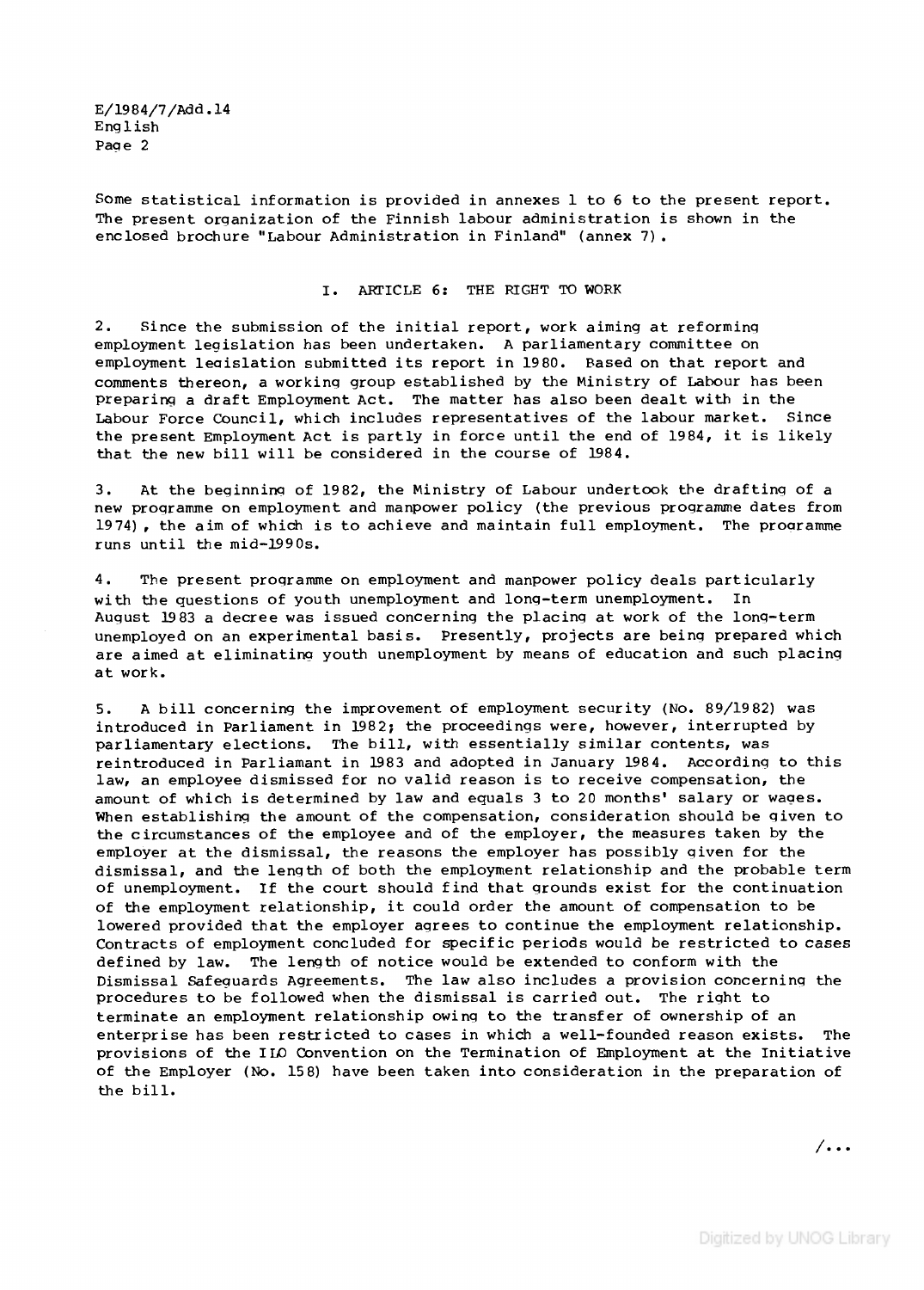**E/19 8 4/7/Add. 14 Eng lish Page 3**

6. Protection against dismissal has already been strengthened by the Act of 1978 (No. 476/78), according to which, inter alia, an employee cannot be dismissed during maternity leave. According to the same Act, the employer is obliged to offer employment primarily to former employees, whose contracts of employment have been terminated on grounds relating to the operational requirements of the **en terp r i se.**

II. ARTICLE 7: THE RIGHT TO JUST AND FAVOURABLE CONDITIONS OF WORK

#### **A. Remuneration**

7. According to available statistics, part-time work is becoming increasingly common (it is presently undertaken by approximately 7 per cent of the total labour force). This causes problems in cases in which part-time work is not based on the employee's own choice: income from work decreases with the reduction in working hours, and social security for part-time employees is not equal to that of full-time employees. The Government has appointed a special committee to study the situation and to make proposals for necessary reforms. The committee is due to conclude its work in 1984.

#### **B.** Safe and healthy working conditions

8. Since the initial report was submitted, provisions on occupational safety have been developed, particularly with regard to the control of dangerous substances. Article 40 (a) of the Labour Protection Act, which has essentially improved such control, was amended as early as 9 September 1978, and the control system has been further modified by lower-level requlations (Decree Nos. 286/78, 388/78, 409/78 and 515/79). The control system is primarily aimed at improving the possibilities for studying at the place of work the risks involved with the substances to be handled and the methods of protection.

9. As stated in the initial report, a special Act on Occupational Health (No. 743/78) has been gradually brought into force. According to the Act, the **employer is obliged:** 

(a) To examine the dangerous elements at the place of work;

(b) To give sufficient information concerning these elements to the **employees' representatives;**

(c) To establish each employee's state of health and suitability for the **intended task;**

- (d) To provide health examinations at regular intervals;
- (e) To follow the progress of disabled employees in particular;
- (f) To arrange for the necessary first-aid facilities.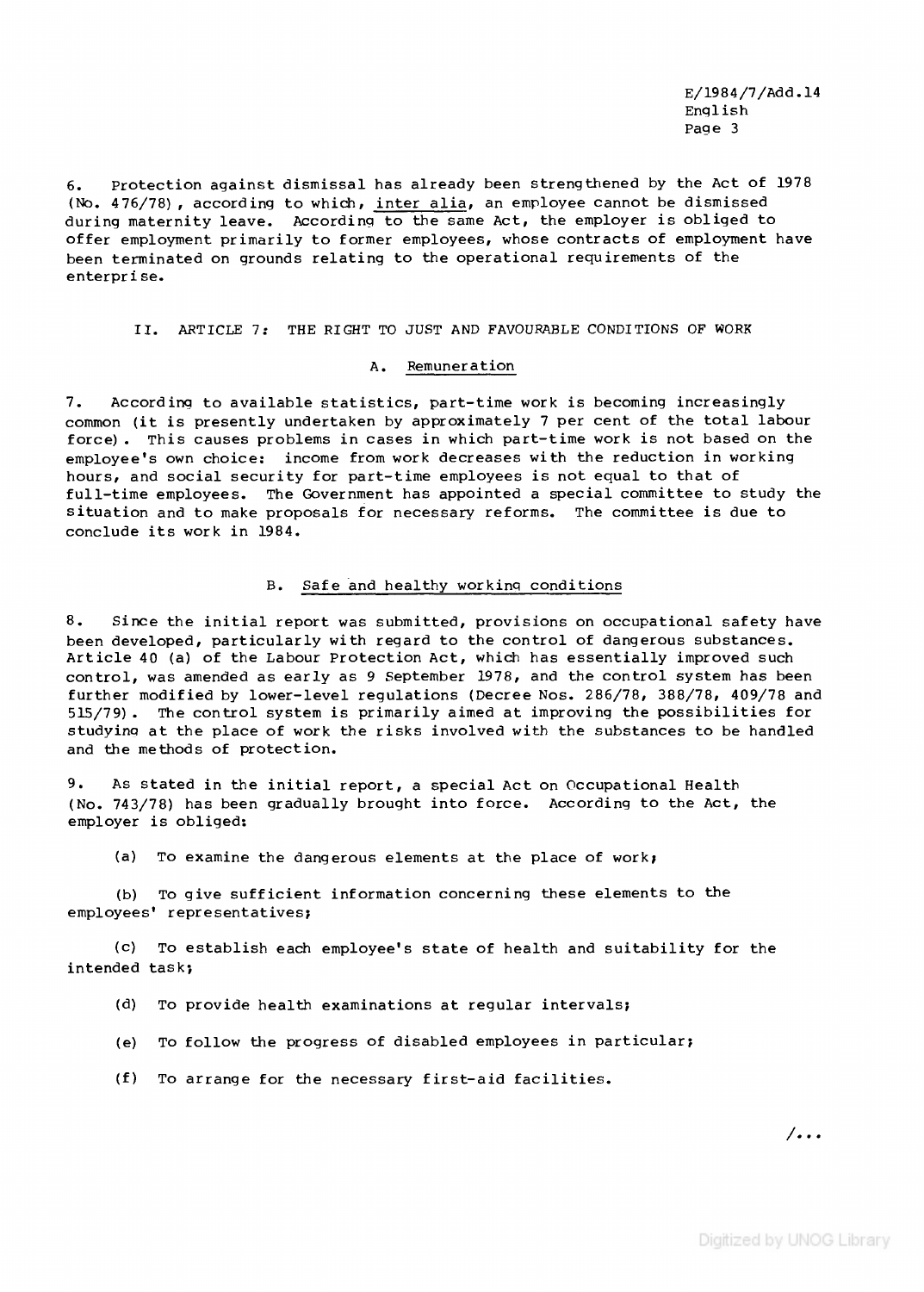**E/19 8 4/7/Add. 14 E n g lish** Page 4

10. The legislation on occupational health came into force as a whole in 1983. It now applies to all employees. Self-employed persons also have the possibility of receiving occupational health services. The Social Insurance Institution compensates the employers and self-employed persons for 60 per cent of the **occupational health costs.**

11. With reference to new technoloay in particular, a committee has been appointed to study the necessary reforms of labour protection. It is due to conclude its work by 30 June 1984 at the latest.

12. The following regulations, aimed at improving labour protection, have been introduced since the submission of the initial report:

(a) Decision No. 286/78 of the Council of State concerning the identification and marking of substances dangerous to health;

(b) Decision No. 772/78 of the Council of State concerning the application of the Labour Protection Act to the transportation of liquid nitrogen in vehicles;

(c) Decision No. 417/81 of the Council of State concerning the working environment on vessels;

(d) Decision No. 418/81 of the Council of State concerning regulations to be **observed in work on vessels;** 

(e) Decision No. 616/81 of the Council of State concerning cranes installed in vehicles and the inspection thereof;

(f) Decision No. 982/80 of the Council of State concerning construction lifts used by passengers, and the inspection thereof;

(g) Decision No. 355/82 of the Council of State concerning work involving **exposure to benzene;**

(h) Decision No. 356/82 of the Council of State concerning the elimination and supervision of harmful effects due to the use of lead;

(i) Decision No. 191/82 of the Council of State concerning protection against **hearing impairment caused by work;**

(j) Decision No. 769/82 of the Council of State concerning the application of the Labour Protection Act to suspension scaffolding and the inspection thereof;

(k) Decision No. 573/79 of the Council of State concerning steam shovels;

(1) Decision No. 354/83 of the Council of State concerning loading cranes and the inspection thereof.

13. The number of industrial accidents has varied during the past few years. The number of accidents per 1,000 employees began to increase in 1979 and 1980; in 1981 there was a decline which continued in 1982. The yearly variation in the number of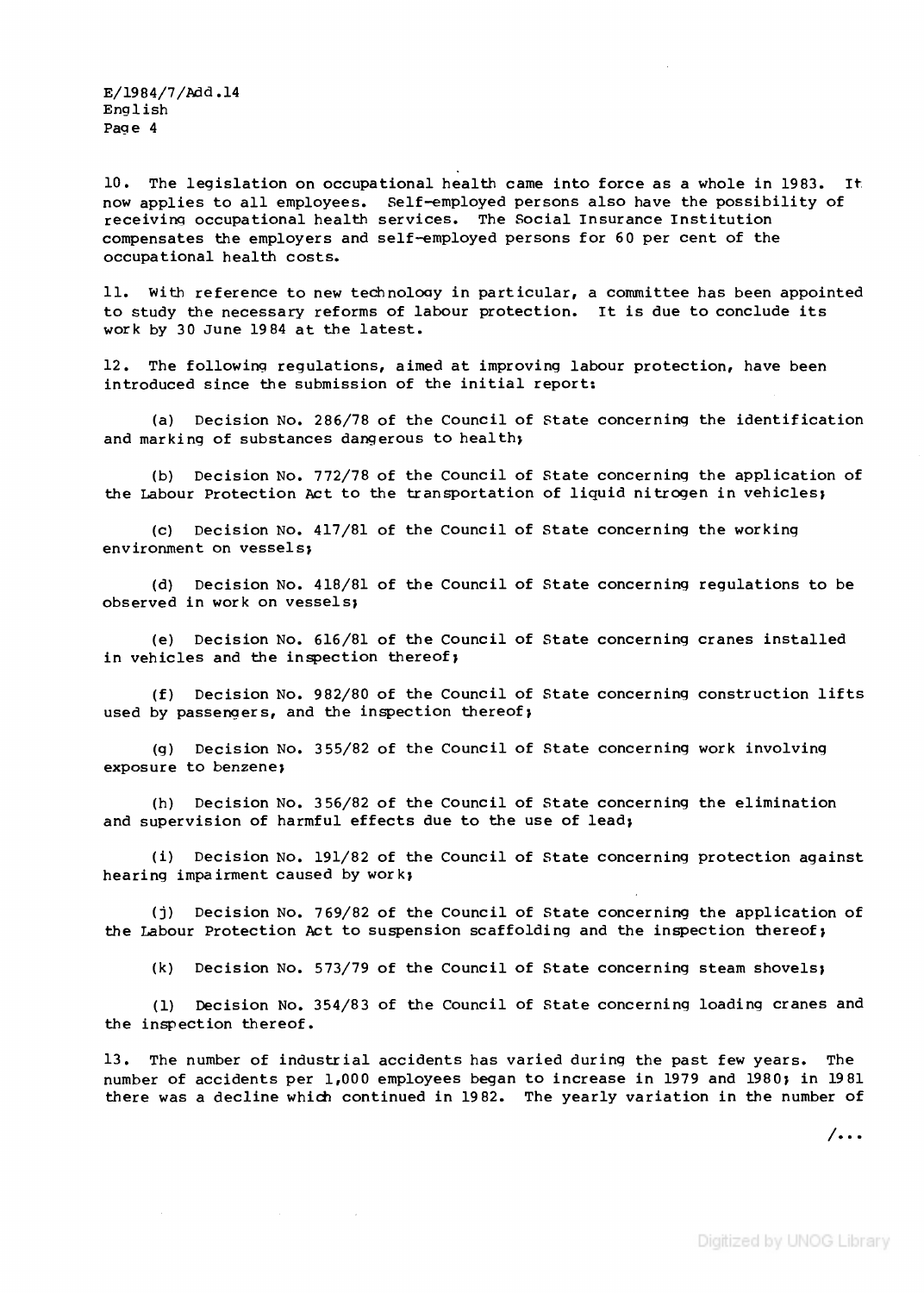accidents partly covers the decreasing trend which started in the mid-1970s. Despite the 7 per cent increase in the total number of employees, there were 10,000 fewer industrial accidents in 1981 than in 1976.

14. Since the legislation on occupational health came into force, the occurrence of occupational diseases has distinctly increased. This is seen to be due to closer control and the increased number of health examinations. In 1982, for instance, a total of 5,365 cases of occupational diseases were reported, while the corresponding figure for as late as 1980 was 4,471.

15. The table below contains statistical information concerning industrial accidents and accidents which occurred while commuting to or from work in the **period 1976-1982.**

|         |         | Accidents at the place<br>of work |            | Accidents while commuting<br>to or from work |        |
|---------|---------|-----------------------------------|------------|----------------------------------------------|--------|
| Year    | Total   | Accidents per 1,000<br>employees  | Deaths     | Total                                        | Deaths |
| 1976    | 125 409 | 69.0                              | 173        | 19 000                                       | 71     |
| 1977    | 109 375 | 60.6                              | 122        | 15 200                                       | 64     |
| 1978    | 102 520 | 57.2                              | 136        | 13 300                                       | 63     |
| 1979    | 112 561 | 61.2                              | 141        | 13 700                                       | 65     |
| 1980    | 118 633 | 62.3                              | 124        | 14 900                                       | 55     |
| 1981    | 115 125 | 59.1                              | 112        | 17 000                                       | 42     |
| 1982 b/ | 110 000 | 55.5                              | $95 - 100$ |                                              |        |

# Industrial accidents and accidents while commuting to or from work, 1976-1982 a/

**a/** The figures do not include accidents for which no compensation except for medical care, was paid (i.e., absence from work was less than three days). Accidents involving farmers and other self-employed persons have also been excluded.

*^* **Advance information.**

# **C.** Equal opportunity for promotion

16. The Convention on the Elimination of All Forms of Discrmination against Women was signed by the Government of Finland in 1980. The ratification of the Convention, however, is considered to require the development of present legislation in such a manner that unequal treatment of men and women in working life would be eliminated. This calls for new regulations on recruitment, promotion and pay, as well as the development of measures of supervision. The appropriate

7. . .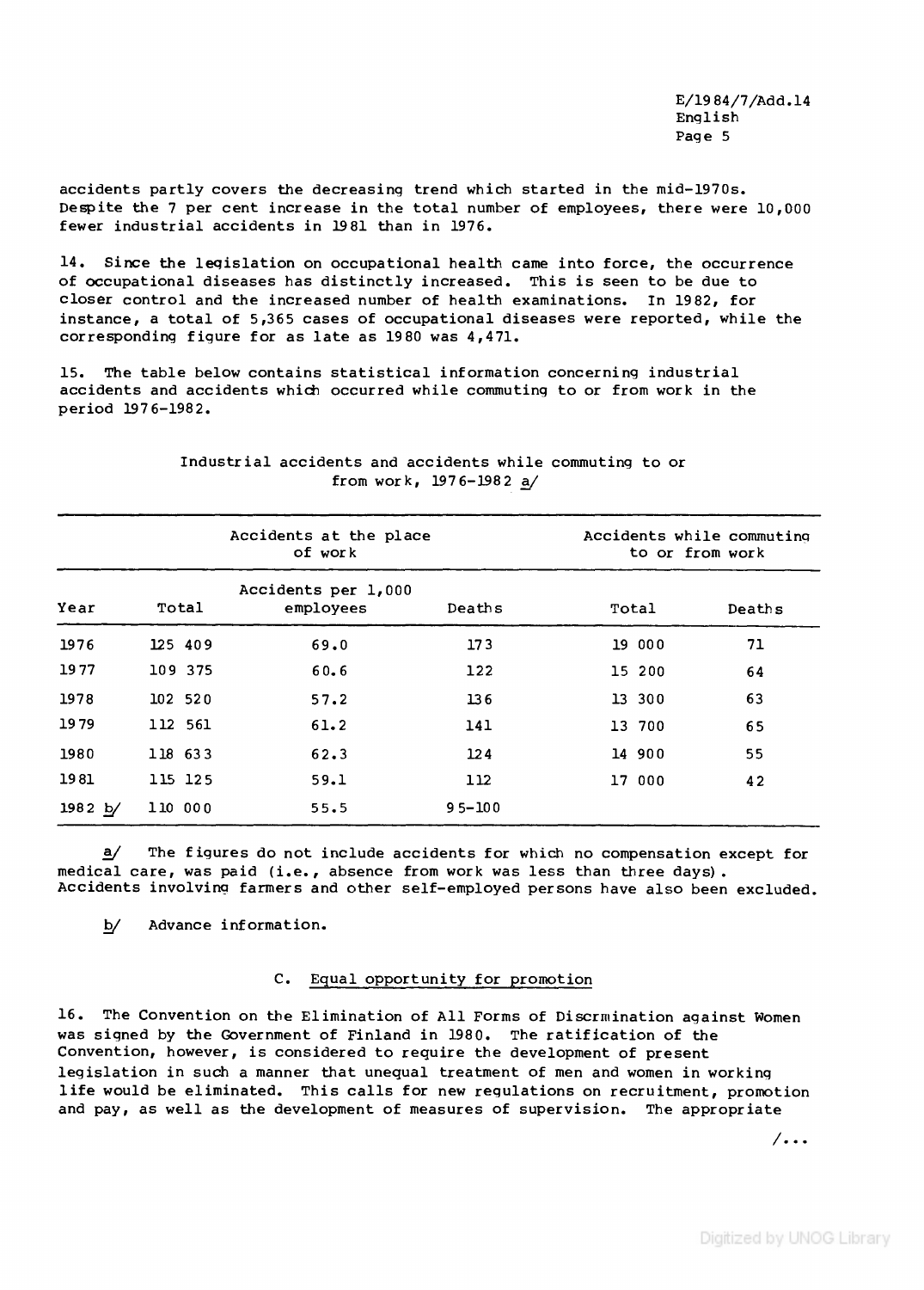**E/1984/7/Add.l4** English **Page 6**

bills have been under preparation in several committees, the most recent of which submitted its proposals in the fall of 1983.

#### D. Rest, leisure, limitation of working hours, and holidays with pay

17. The requlation of hours of work in commerce and offices was reformed by the Act of 1978 (No. 400/78). The amended Act includes provisions on periods of stand-by, time spent while commuting to and from work, so-called emergency work, **and n ight work.**

18. The Act concerning the working hours of seafarers on vessels in domestic tran sport was completely amended in 1982 (No. 248/82). By this Act, the statutory weekly working hours were reduced to 40. The 40-hour week had already been included in collective agreements. The new Act also contains more detailed provisions on the organization of working hours and periods of rest, as well as the maximum lengths of overtime.

19. According to the amendment of the Annual Holidays Act (No. 2254/79), adopted in 1981, an employee whose employment relationship has continued for three years without interruption is entitled to a total of five weeks' holiday which, as a rule, must be given in two parts, four weeks in the summer and one week in the winter. However, by collective agreements, the length of employment required to qualify for this longer holiday has been reduced to one year from the beginning **o f 19 84.**

20. The hours of work in bakeries have been revised in respect of night work by an Act adopted in 1983. Work in three shifts is permitted for baking bread, if the **appropriate employers - and workers - organ ization s have agreed and, furthermore,** on condition that the section for exceptional cases of the Labour Protection Board has given its permission. In bakeries in which there are two shifts at the most, night work is permitted for a restricted number of workers. Restrictions on the hours of work do not apply to the owners of bakeries. In view of this revision, the Government of Finland has denounced the ILO Convention on Night Work **(Baker ie s ) , 1925 (No. 20) .**

21. The 36-hour working week, which was first introduced in the paper industry, has been extended, through collective agreements in 1983, to sectors in which a similar system of uninterrupted shift-work (three shifts) is applied. These sectors include the paper and pulp industry, the metallurgic industry, the food industry, the feed industry, the chemical industry and the textile industry. The system covers approximately 11 per cent (65,000) of industrial workers in 1983.

#### Observations included in the report of the International Labour Organisation

22. The previous paragraphs contained partial replies to the observations on Finland presented in the report of the ILO (E/1979/33, part II). To supplement **th is , the information below is provided.**

23. The amendment of the penal code for the purpose of elimination of discrimination in recruitment is connected with the comprehensive reform of the penal code, the preparation of which has progressed at a much slower pace than was estimated earlier. The process is not likely to be completed in the next few years.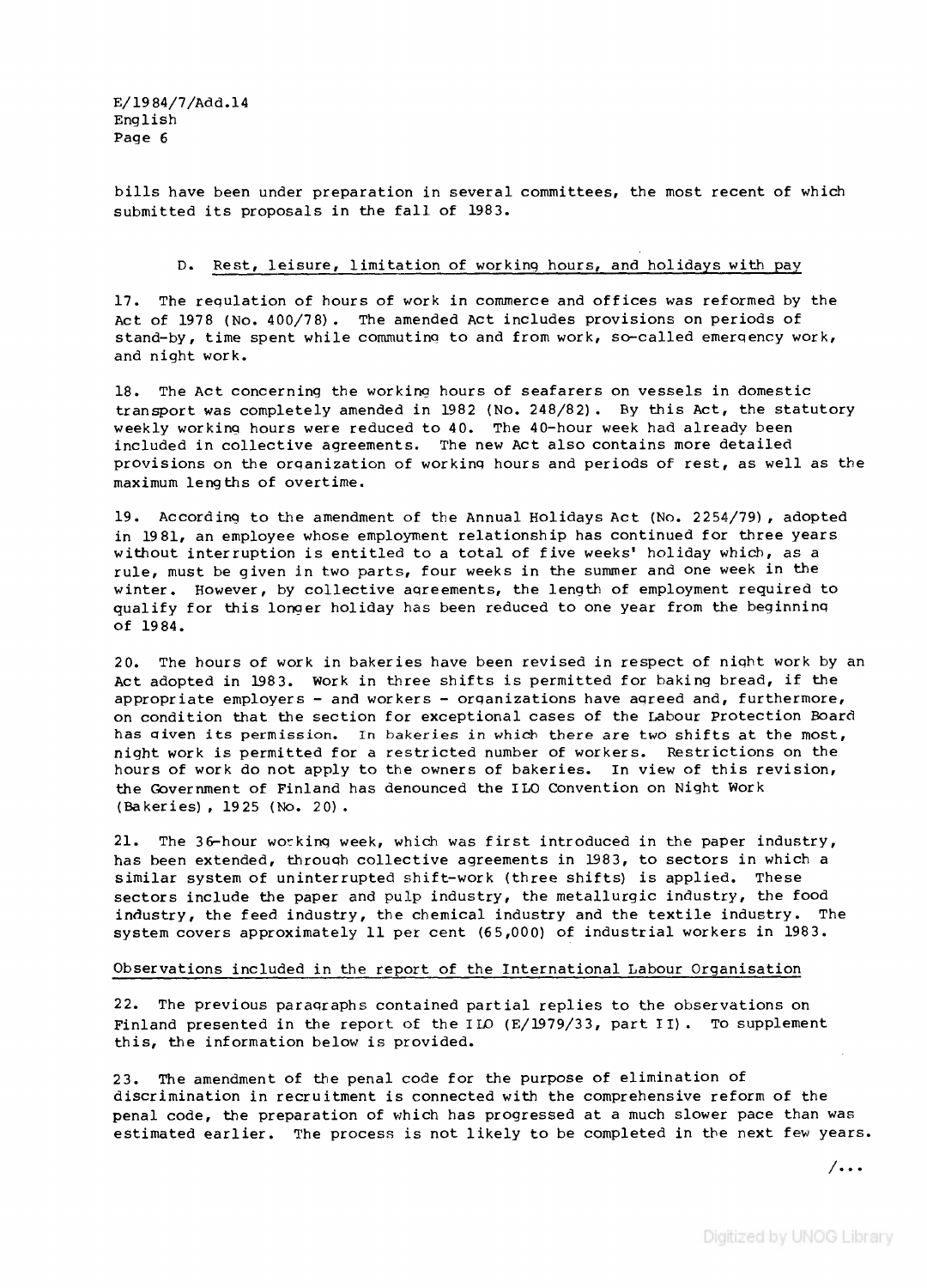**E/1984/7/Add.l4 Eng lish Page 7**

24. The scope of industrial democracy has been somewhat extended by a Decree (No. 514/80) adopted in 1980. According to this Decree, the Act on Co-operation within Enterprises, adopted in 1978, is to be applied in some state-owned productive establishments. The main rule is that the above-mentioned Act only applies to the private sector. A special committee has been appointed to discuss the statutory extension of the co-operative system to public sector employees. The committee submitted its report in 1983. So far, no legislative measures have been taken on the basis of this report.

25. The decisions of the Council of State concerning the use of Benzene and the **occupational safety of seafarers have been listed in section II. B above. With** reference to benzene, it has been provided that the concentration of benzene in the air of the places of employment must not exceed l6mg/m<sup>3</sup> as an 8-hour average, or 48mg/m<sup>3</sup> as a 15-minute average. This Decision also includes provisions on the measurement of benzene concentration in the air, and on necessary protective equipment. The decisions concerning work on vessels include provisions on working premises, machinery, protective equipment, lighting, temperature, ventilation, noise, vibration and radiation of harmful substances. Furthermore, the decisions include provisions on the use of lifts, the mooring and unmooring of vessels, tasks involving special risks, loading and unloading, work on tankers, as well as some repair and maintenance tasks.

26. It is estimated that the committee appointed to review legislation on associations (inter alia, anti-union discrimination) will complete its work by the end of 1983.

#### **III . ARTICLE 8; TRADE UNION RIGHTS**

#### **Right to strike**

27. In 1979-1982, the Ministry of Social Affairs and Health has exercised the power to postpone the beginning of a work stoppage by 14 days, based on the Act concerning mediation in labour disputes, as follows: in 1980, three postponements **( a l l postponements concerned se a fa r in g )***t* **in 1981, one postponement (the** postponement concerned the transportation of oil by road).

28. In 1979-1982, the right to strike was exercised as follows:

| Year | Number of<br>strikes | Number of<br>Participants | Working<br>days lost |
|------|----------------------|---------------------------|----------------------|
| 1979 | 1 753                | 228 960                   | 243 400              |
| 1980 | 2 2 3 8              | 413 140                   | 1 605 600            |
| 1981 | 1.622                | 492 960                   | 659 100              |
| 1982 | 1 240                | 167 500                   | 207 600              |
|      |                      |                           |                      |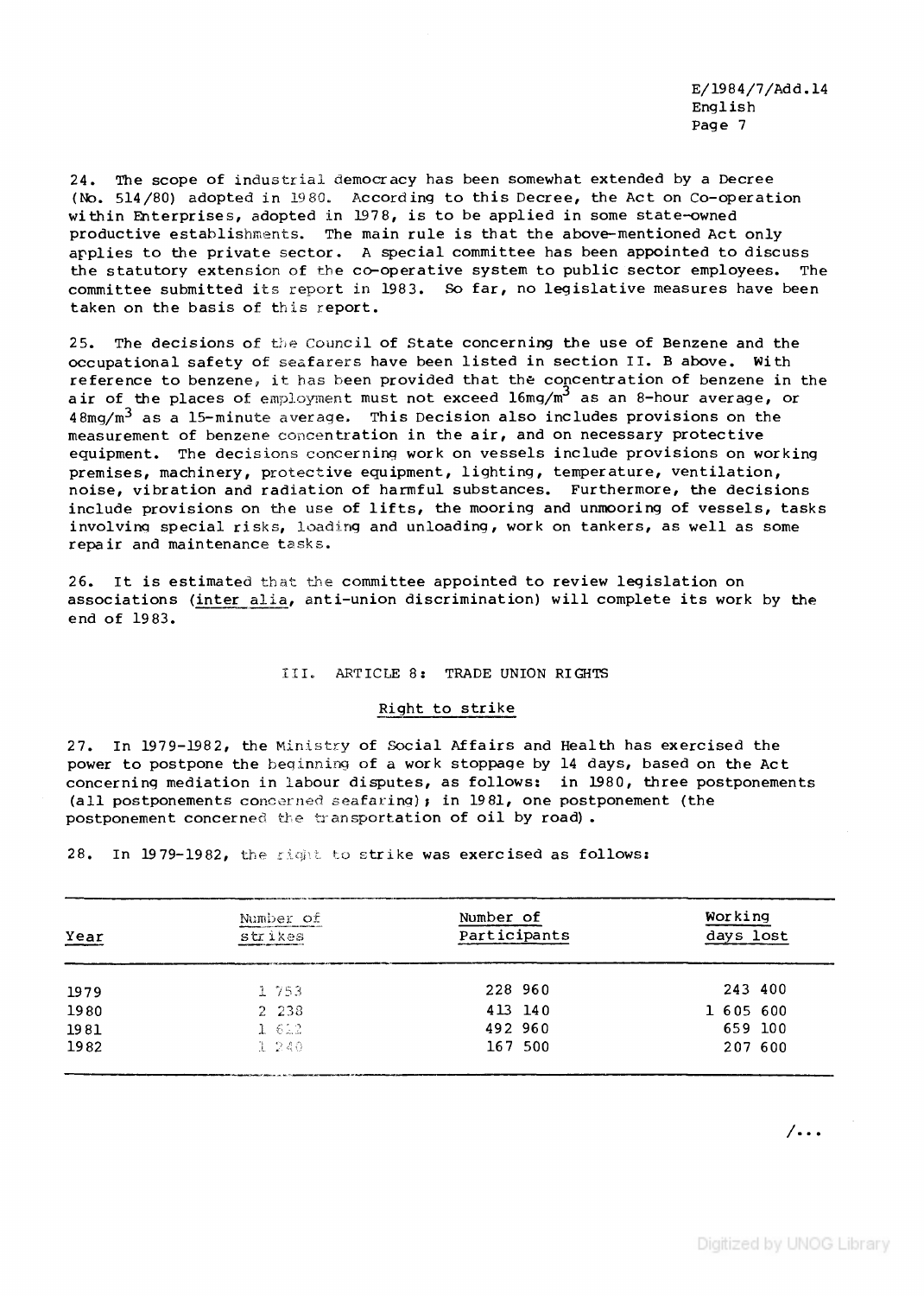#### IV. ARTICLE 9: PIGHT TO SOCIAL SECURITY

#### **A. Medical care**

29. The National Sickness Insurance Scheme covers 60 per cent of the cost of prescription medicines that is in excess of the insured person's own liability of **15 Fmk.**

30. The Scheme covers 75 per cent of the costs of laboratory tests and special treatment (radiation treatment) that are in excess of the insured person's own liability of 17 Fmk.

#### **B.** Cash sickness benefits

31. The daily allowance consists of a minimum daily allowance of 27.50 Fmk plus 30 per cent of three hundredths of the earnings recorded for the insured during the calendar year, but always amounts to at least 80 per cent of three hundredths of the earnings. If the insured had no earnings during the above-mentioned period, he would receive the minimum daily allowance.

## **C. Maternity ben efits**

**32. During the first 100 days, the maternity allowance equals the daily allowance** paid under the Sickness Insurance Act. For the remainder of the period, the daily maternity allowance is calculated in the same manner as the daily allowance, but amounts to 70 per cent of three hundredths of the annual earnings. The maternity allowance is currently paid for 258 working days.

# **D.** Employment injury benefits

33. In the case of a total loss of working capacity, the daily allowance equals normal earnings. When working capacity is not entirely lost, a portion calculated according to the degree of disability is deducted from the daily allowance.

34. A workers' compensation pension is paid for the period for which the injured person is no longer entitled to a daily allowance. This pension equals 85 per cent of the annual earnings of the insured, when working capacity is entirely lost. If the accident has not resulted in a complete loss of working capacity, the insured will be paid that part of the workers' compensation which corresponds to reduced working capacity. A special disability allowance is paid to a person whose injury or occupational disease results in permanent disability. The permanent disability must be equal to at least impediment category 1 (5 per cent disability). Injuries belonging to categories 1 to 10 are compensated for in a lump sum, injuries belonging to categories 11 to 20 are compensated for either in a lump sum or continually, according to the wishes of the injured.

35. The disability support is paid after the injured person is no longer entitled to a daily allowance.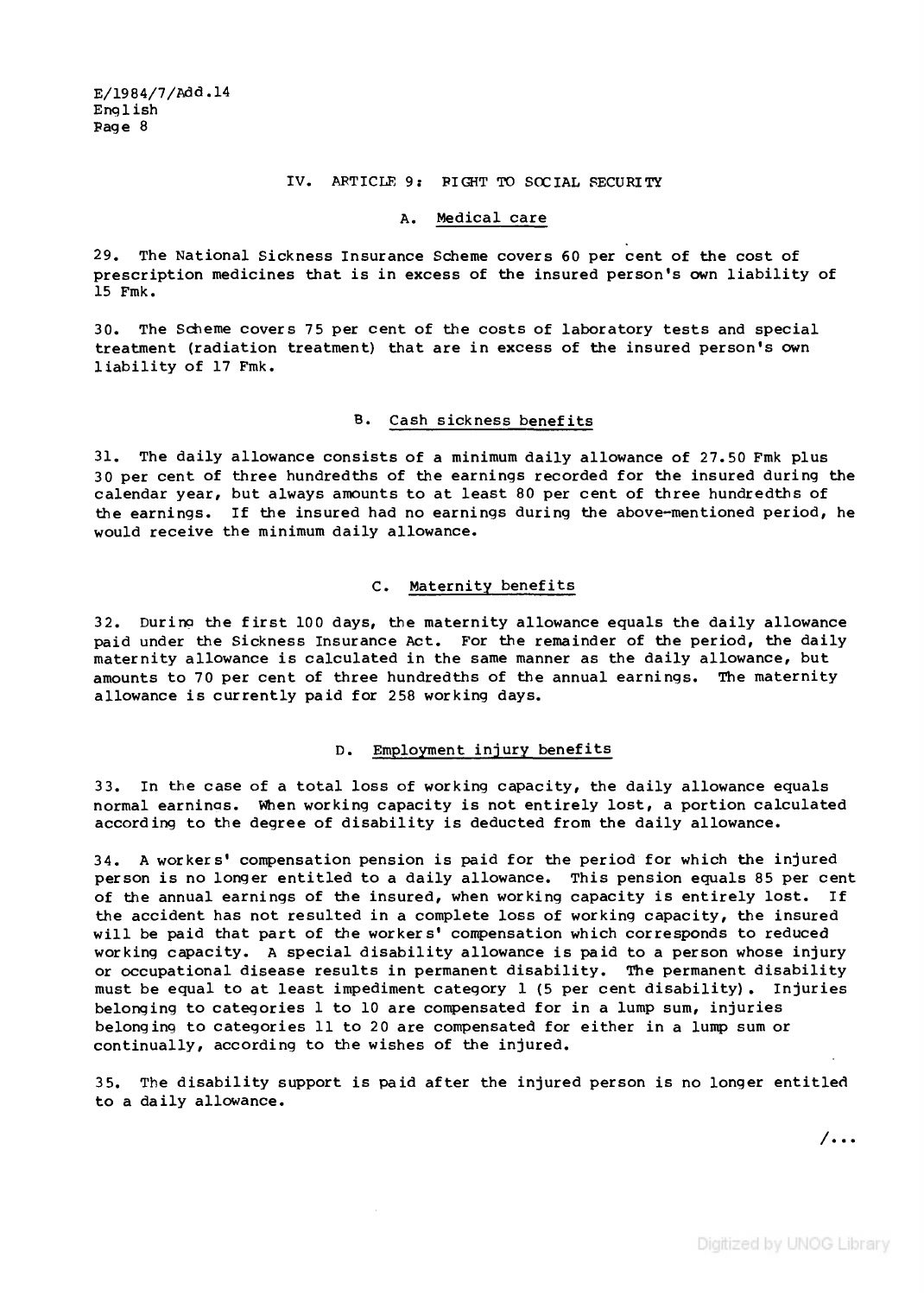**E/1984/7/Add.l4 E ng lish Page 9**

#### **E. O ld -age b en e f it s**

36. The basic old-age pension currently amounts to 268 Fmk per month. The full amount payable to an unmarried person is 1,203 Fmk per month in the first cost-of-living index region.

## F. Family benefits

37. A survivor's pension (accident-related) amounts to 40 per cent of the annual earnings of the insured for one beneficiary and 55 per cent for two. When there are three or more beneficiaries, the survivor's pension equals 65 per cent of the annual earnings of the insured.

# **V. QUESTIONS CONCERNING THE INITIAL REPORT SUBMITTED BY THE GOVERNMENT OF FINLAND**

**38. Maternity leave starts 25 days before the calculated date of childbirth and** lasts 234 days after childbirth. All residents of Finland, irrespective of nationality, are entitled to maternity benefits.

39. Approximately 13 per cent of fathers made use of their right to paternity leave when the system was initially introduced. This figure has now risen to 27 per cent. As a rule, no wage or salary is paid during maternity leave because the purpose of the maternity allowance is to compensate for lost earnings. In cases where the employer continues the payment of a wage or salary, the maternity **allowance is paid to the employer.**

40. Those not entitled to unemployment insurance benefits will receive **unemployment compensation through the unemployment compensation system maintained** by the Ministry of Labour. The amount of this benefit is slightly lower that that of the unemployment insurance benefit. If the unemployed person is not entitled to unemployment benefits or unemployment compensation, it is for the social welfare au thorities to secure his livelihood. Employees contribute a small portion of health insurance and pension insurance costs by means of payments collected together with communal taxes. In addition, employees contribute in the form of membership fees a small portion of the total costs of the unemployment fund. Employees cover most of the social insurance costs. The State also contributes to social insurance costs in amounts which vary according to the field of social **security.**